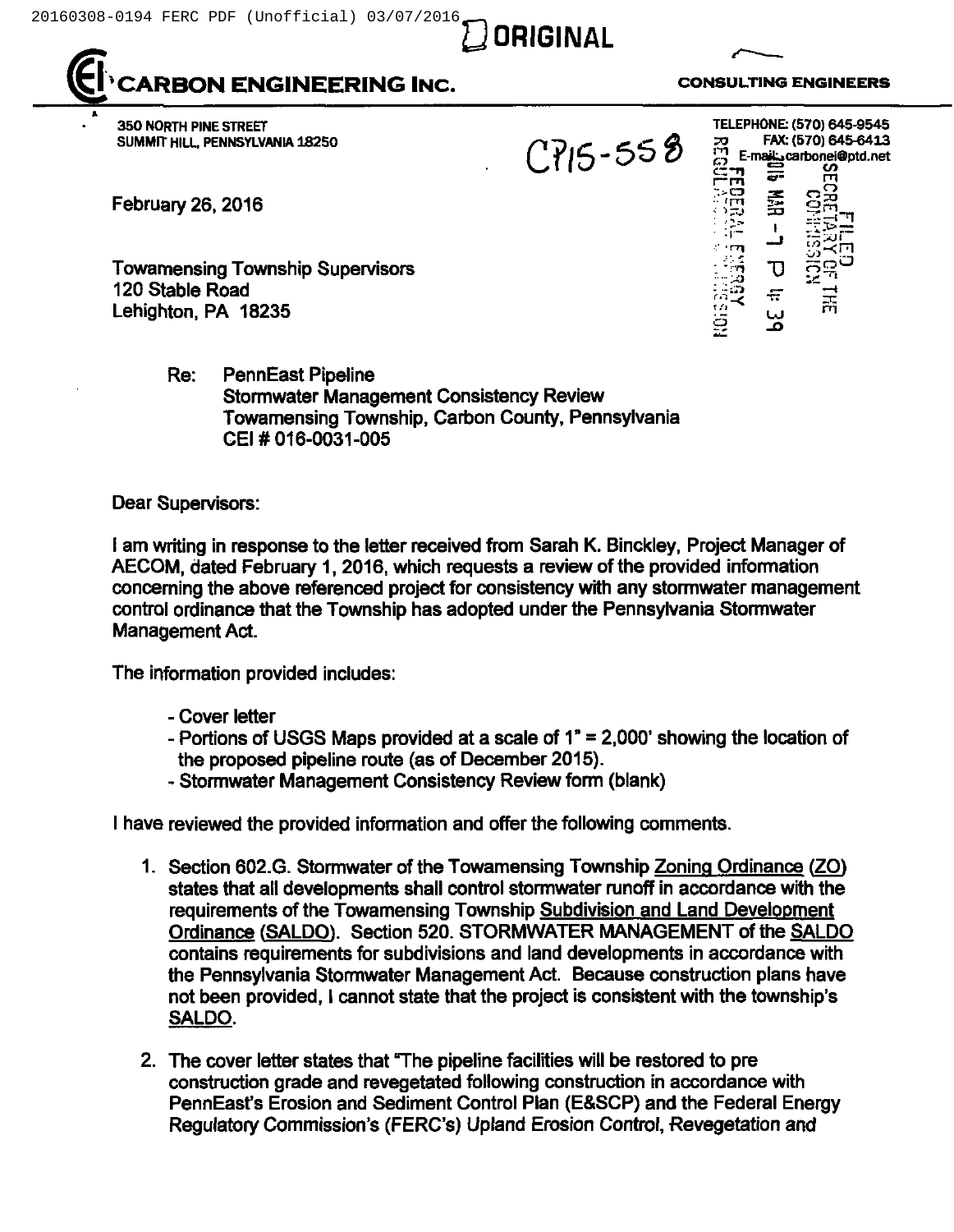$\mathbf{R}$ 

PennEast Pipeline , Stormwater Management Consistency Review by CARBON ENGINEERING INC. February 26, 2016

> Maintenance Plan; therefore not affecting stormwater drainage." <sup>I</sup> cannot verify this sentence as these Plans have not been provided.

3. Furthermore, the cover letter states that "ln addition, the aboveground facilities and proposed permanent access road will include stormwater management facilities and best management practices that meet or exceed the standard design criteria in the Pennsylvania Stormwater BMP Manual." Again, <sup>I</sup> cannot verify this sentence as the Plans and design calculations have not been provided. Also, this statement relates to aboveground facilities and access drives, not cross-country lines. <sup>I</sup> assume within the line areas that in many cases the cover types will change from woods or meadow to open space (grass). This change in itself increases runoff 'curve numbers' and thus peak discharge rates, thus being inconsistent with the requirements of the Pennsylvania Stormwater Management Act and the township's SALDO.

In conclusion, <sup>I</sup> have completed the provided form and referenced this letter and have checked that "adverse effects" will be caused by the project.

If you have any questions regarding this matter, please contact me at your convenience.

Very truly yours

Gregory S. Haas, P.E. CARBON ENGINEERING INc. Towamensing Township Engineer

Enclosure (copy of form)

Thomas S. Nanovic, Esquire, Towamensing Township Solicitor CC: (via e-mail only:  $nanolaw@ptd.net$ ) (with scanned image of form) Carl E. Faust, Towamensing Township Zoning Officer (via e-mail only: bmisinspector@gmail.com) (with scanned image of form) Sarah K. Binckley, AECOM, 825 West Ridge Pike, Suite E-100, Conshohocken, PA 19428 (with original form) Carbon County Commissioners, P. O. Box 129, Jim Thorpe, Pa. 18229 (with copy of form)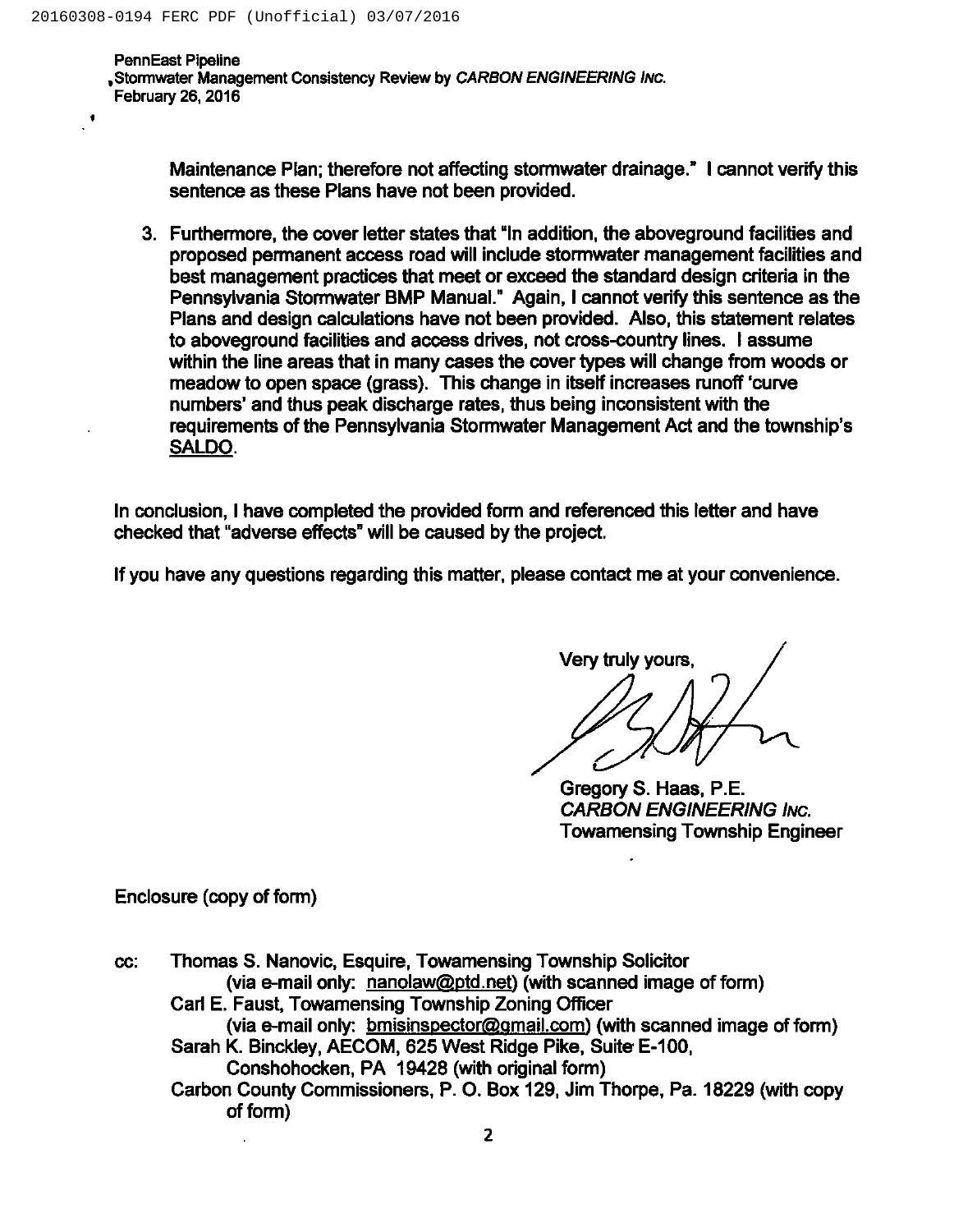PennEast Pipeline <sub>P</sub>Stormwater Management Consistency Review by CARBON ENGINEERING Inc. February 26, 2016

- Lower Towamensing Township Supervisors, 595 Hahns Dairy Road, Palmerton, PA 18017(with copy of form)
- Penn Forest Township Supervisors, 2010 State Route 903, Jim Thorpe, PA 18229 (with copy of form)
- Pennsylvania Department of Environmental Protection, Northeast Regional Office, Bureau of Waterways Engineering and Wetlands, 2 Public Square, Wilkes-Barre, PA 18701-1915(with copy of form)
- Federal Energy Regulatory Commission, 888 First Street, NE, Washington, DC 20428 (with copy of form)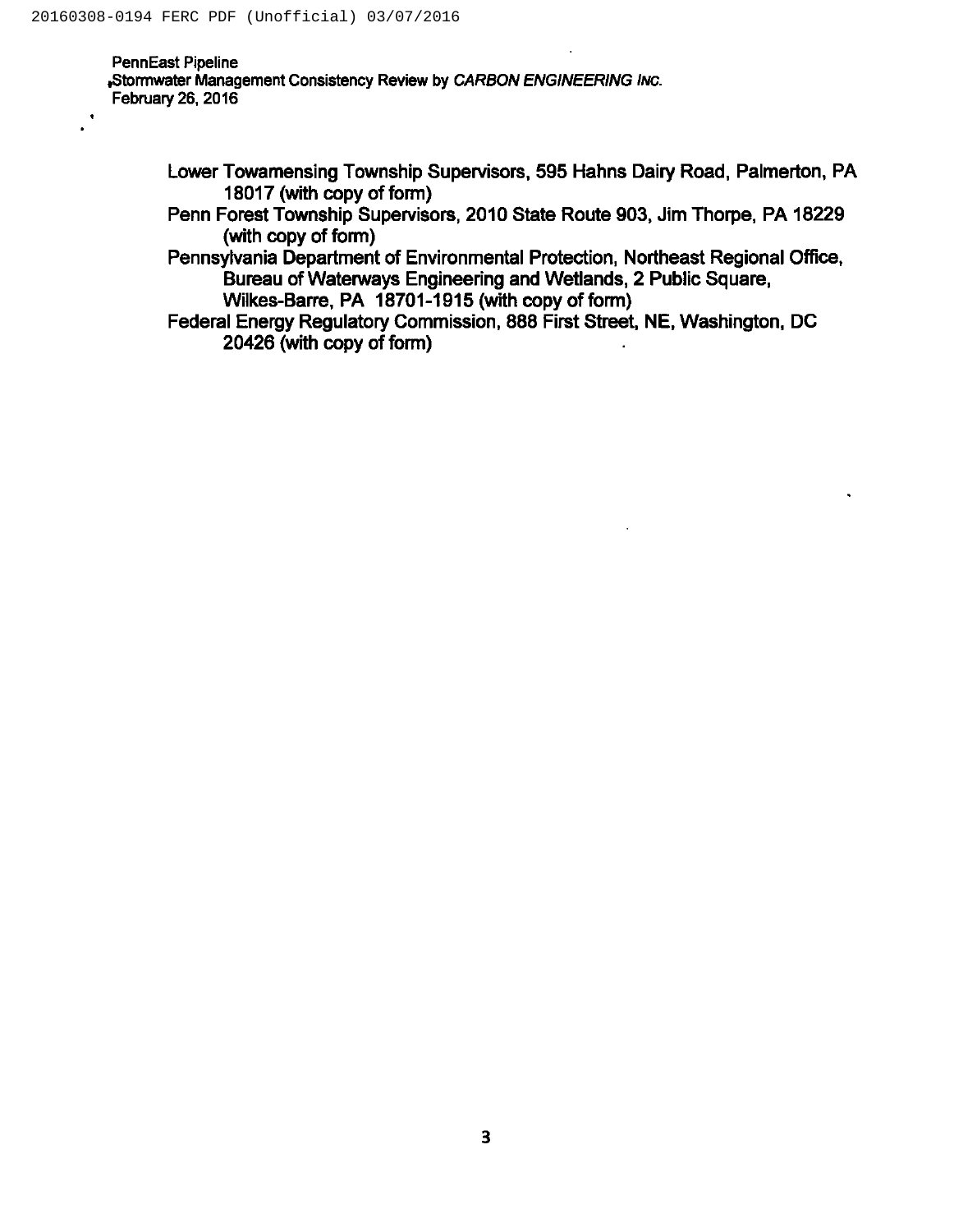

11 通貨金融 464

|                  | Gregory S. Haas, P.E.         |
|------------------|-------------------------------|
|                  | CARBON ENGINEERING INC.       |
| <b>Signature</b> |                               |
| Title            | Towamensing Township Engineer |

February 26, 2016 Date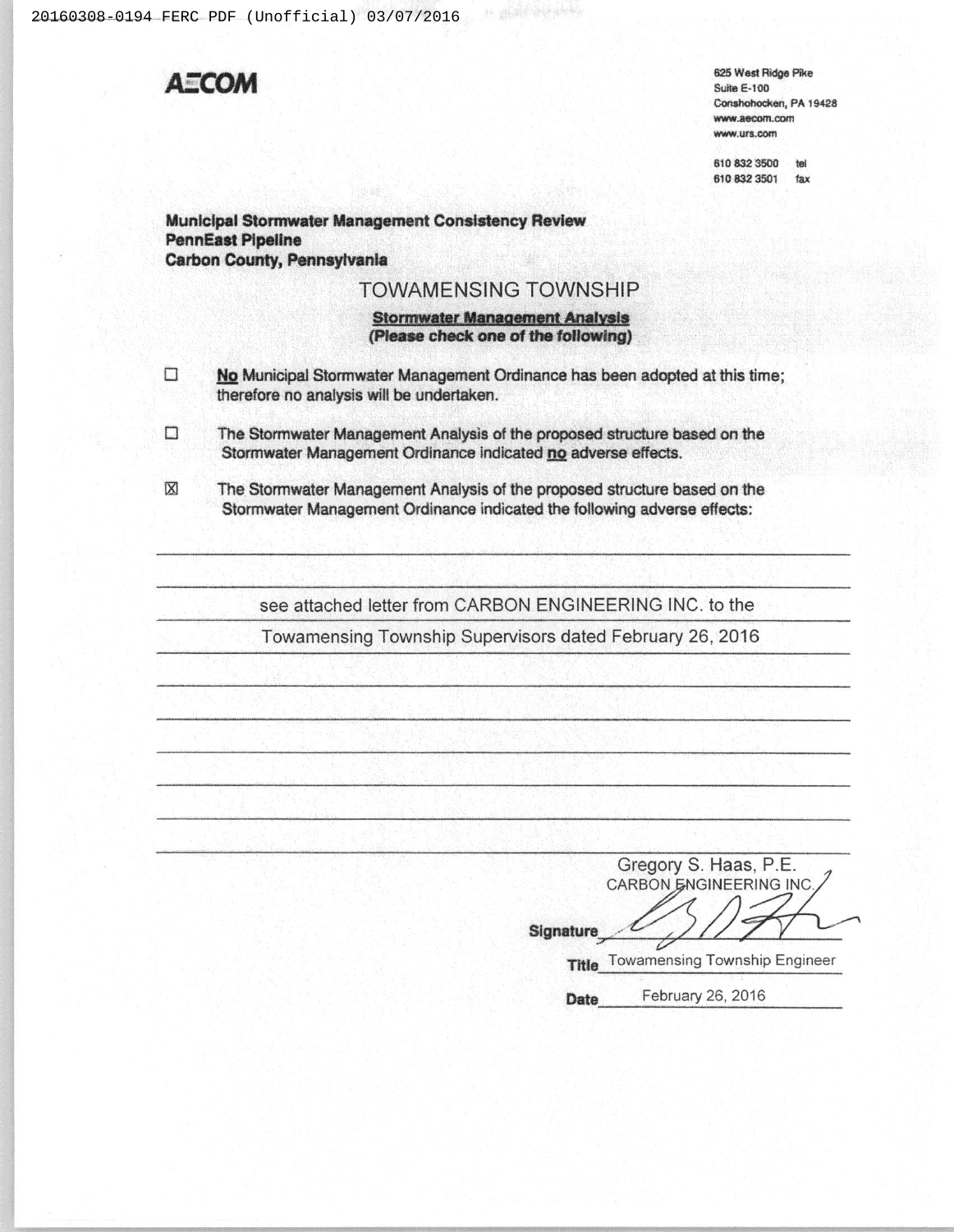

## CARBON ENGINEERING INC.

350 NORTH PINE STREET SUMMIT HILL, PENNSYLVANIA 18250

## CONSULTING ENGINEERS

TELEPHONE: (570) 645-9545 FAX: (570) 645-6413 E-mail: carbcnei@ptd.net

February 26, 2016

Towamensing Township Supervisors 120 Stable Road Lehighton, PA 18235

> Re: PennEast Pipeline Floodplain Management Analysis Review Towamensing Township, Carbon County, Pennsylvania CEI # 016-0031-005

Dear Supervisors:

<sup>I</sup> am writing in response to the letter received from Sarah K. Binckley, Project Manager of AECOM, dated February 2, 2016, which requests a review of the provided information concerning the above referenced project relating to pipeline crossings of Federal Emergency Management Agency (FEMA)-mapped floodplains.

The information provided includes:

- Cover letter
- Portions of USGS Maps provided at a scale of  $1" = 2,000'$  showing the location of the proposed pipeline route (as of December 2015).
- Floodplain Management Analysis review form (blank)

<sup>I</sup> have reviewed the provided information and offer the following comments.

- 1. Section 602.A. Floodplains of the Towamensing Township Zoning Ordinance (ZO) references the current Towamensing Township Floodplain Ordinance. Because construction plans have not been provided, <sup>I</sup> cannot state that the project is consistent with the township's Floodplain Ordinance.
- 2. Section 510. FLOODPLAIN MANAGEMENT of the Towamensing Township Subdivision and Land Development Ordinance (SALDO) contains requirements for subdivisions and land developments to be in accordance with the township's Floodplain Ordinance. Because construction plans have not been provided, <sup>I</sup> cannot state that the project is consistent with the township's SALDO.
- 3. The cover letter states that "Pipeline construction across waterbodies will be performed in accordance with applicable permit conditions, the Federal Energy Regulatory Commission's (FERC's) Wetland and Waterbody Construction and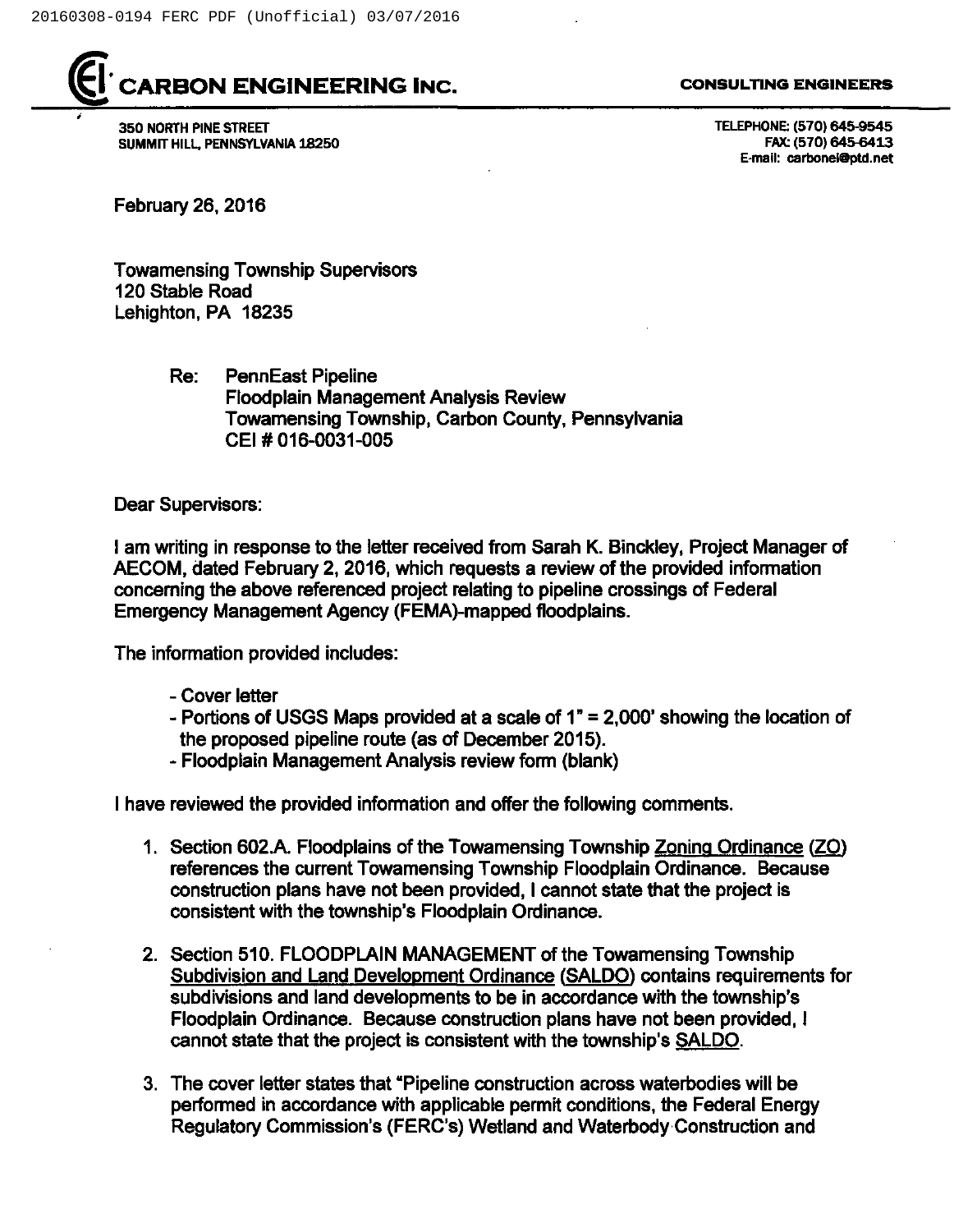PennEast Pipeline 'Floodplain Management Analysis Review by CARBON ENGINEERING Iwc. February 26, 2016

> Mitigration Procedures, and PennEast's Erosion and Sediment Control Plan (E&SCP)." <sup>I</sup> cannot verify this sentence as these Plans have not been provided.

4. Furthermore, the cover letter states that "Pre-construction contours will be restored after construction is complete; therefore, impacts within floodplains will be temporary in nature. The Project is not anticipated to result in increased flood elevations or encroachments within floodplains. There are no aboveground facilities or proposed permanent access roads sited in FEMA Special Flood Hazard Areas." Again, <sup>I</sup> cannot verify these sentences as Plans have not been provided. Also, any runoff that is not controlled due to changes in cover types that may occur due to the proposed project may increase floodplain levels.

In conclusion, <sup>I</sup> have completed the provided form and referenced this letter and have checked that "adverse effects" will be caused by the project.

If you have any questions regarding this matter, please contact me at your convenience.

Very truly yours, I

Gregory S. Haas, P.E. CARBON ENGINEERING INc. Towamensing Township Engineer

Enclosure (copy of form)

- cc: Thomas S. Nanovic, Esquire, Towamensing Township Solicitor (via e-mail only: nanolaw@ptd.net) (with scanned image of form)
	- Carl E. Faust, Towamensing Township Zoning Officer (via e-mail only: bmisinspector@gmail.com) (with scanned image of form)
	- Sarah K. Binckley, AECOM, 625 West Ridge Pike, Suite E-100, Conshohocken, PA 19428 (with original form)
	- Carbon County Commissioners, P. O. Box 129, Jim Thorpe, Pa. 18229 (with copy of form)
	- Lower Towamensing Township Supervisors, 595 Hahns Dairy Road, Palmerton, PA 18017 (with copy of form)
	- Penn Forest Township Supervisors, 2010 State Route 903, Jim Thorpe, PA 18229 (with copy of form)
	- Pennsylvania Department of Environmental Protection, Northeast Regional Office,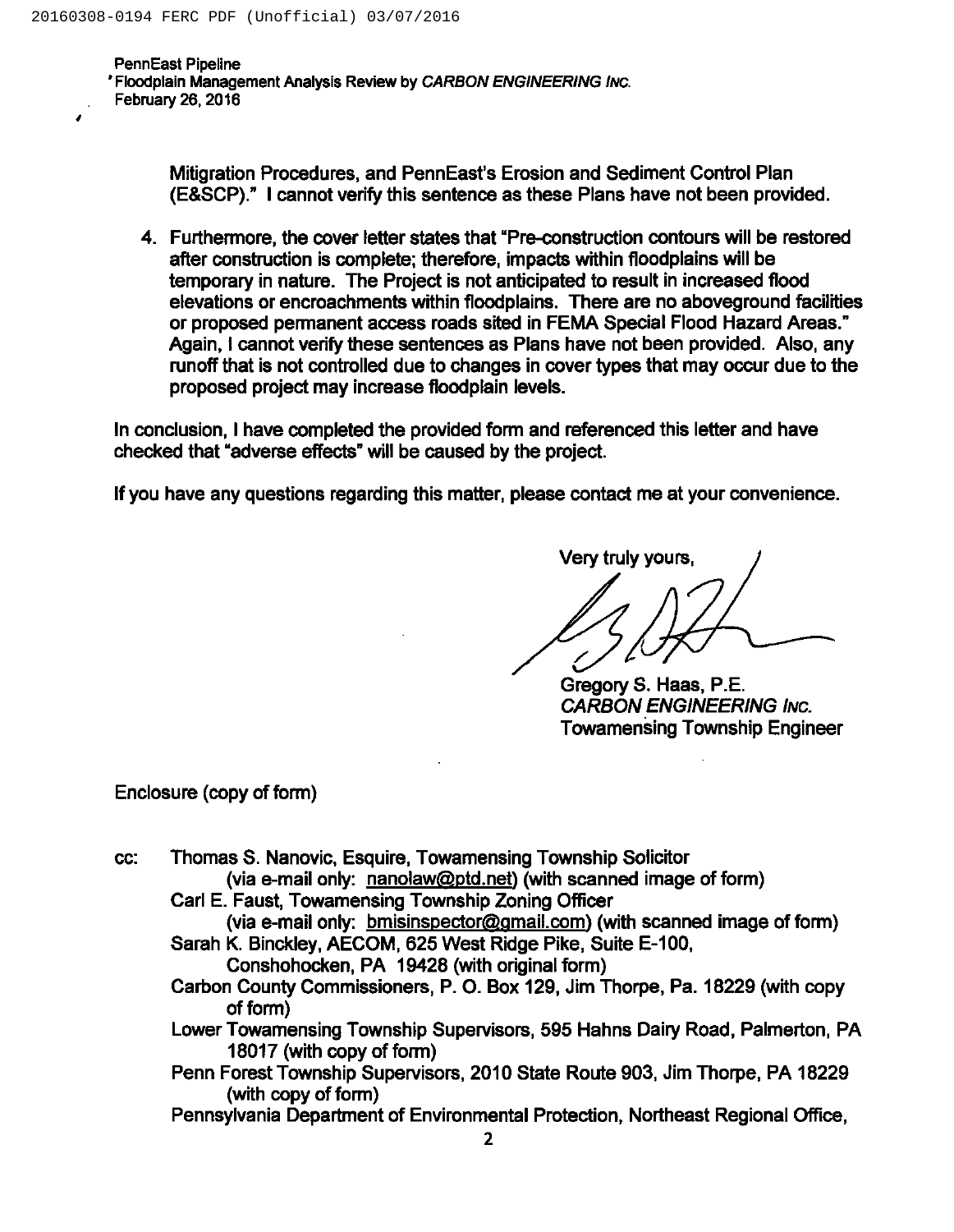PennEast Pipeline 'Floodplain Management Analysis Review by CARBON ENGINEERING lrvc. February 26, 2016

> Bureau of Waterways Engineering and Wetlands, 2 Public Square, Wilkes-Barre, PA 18701-1915 (with copy of form) Federal Energy Regulatory Commission, 888 First Street, NE, Washington, DC 20426 (with copy of form)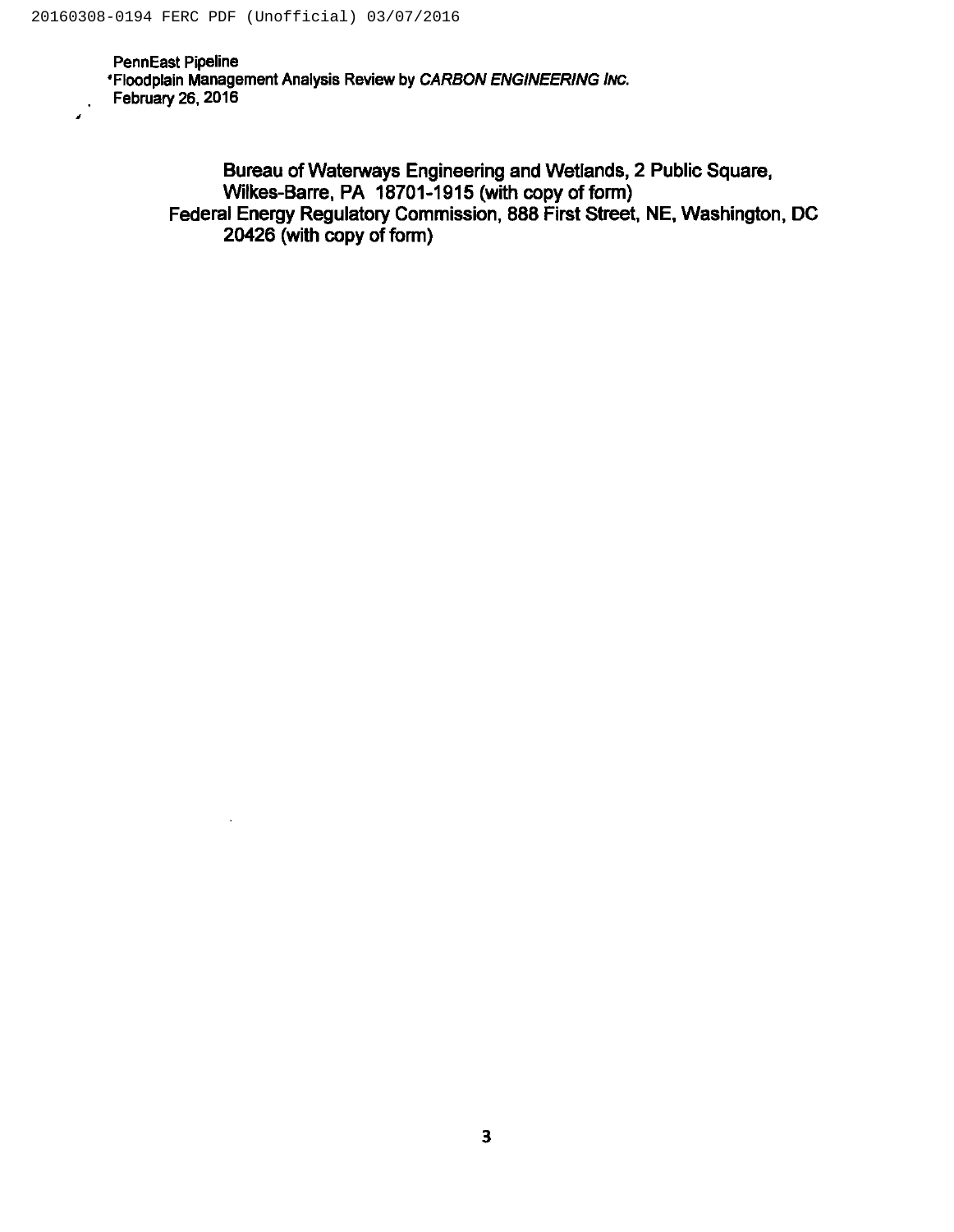

625 West Ridge Pike **Suite E-100** Conshohocken, PA 19428 www.aecom.com www.urs.com

610 832 3500 tel 610 832 3501 fax

Municipal Floodplain Management Analysis **PennEast Pipeline** -Northampton County, Pennsylvania

Carbon

**TOWAMENSING TOWNSHIP** 

## **Floodplain Management Analysis** (Please check one of the following)

- $\Box$ The Floodplain Management Analysis of the proposed pipeline crossings indicated no adverse effects.
- $\mathbb{Z}$ The Floodplain Management Analysis of the proposed pipeline crossings indicated the following adverse effects:

see attached letter from CARBON ENGINEERING INC. to the

Towamensing Township Supervisors dated February 26, 2016

Gregory S. Haas, P.E. CARBON ENGINEERING INC Signature Title Towamensing Township Engineer

February 26, 2016 **Date**